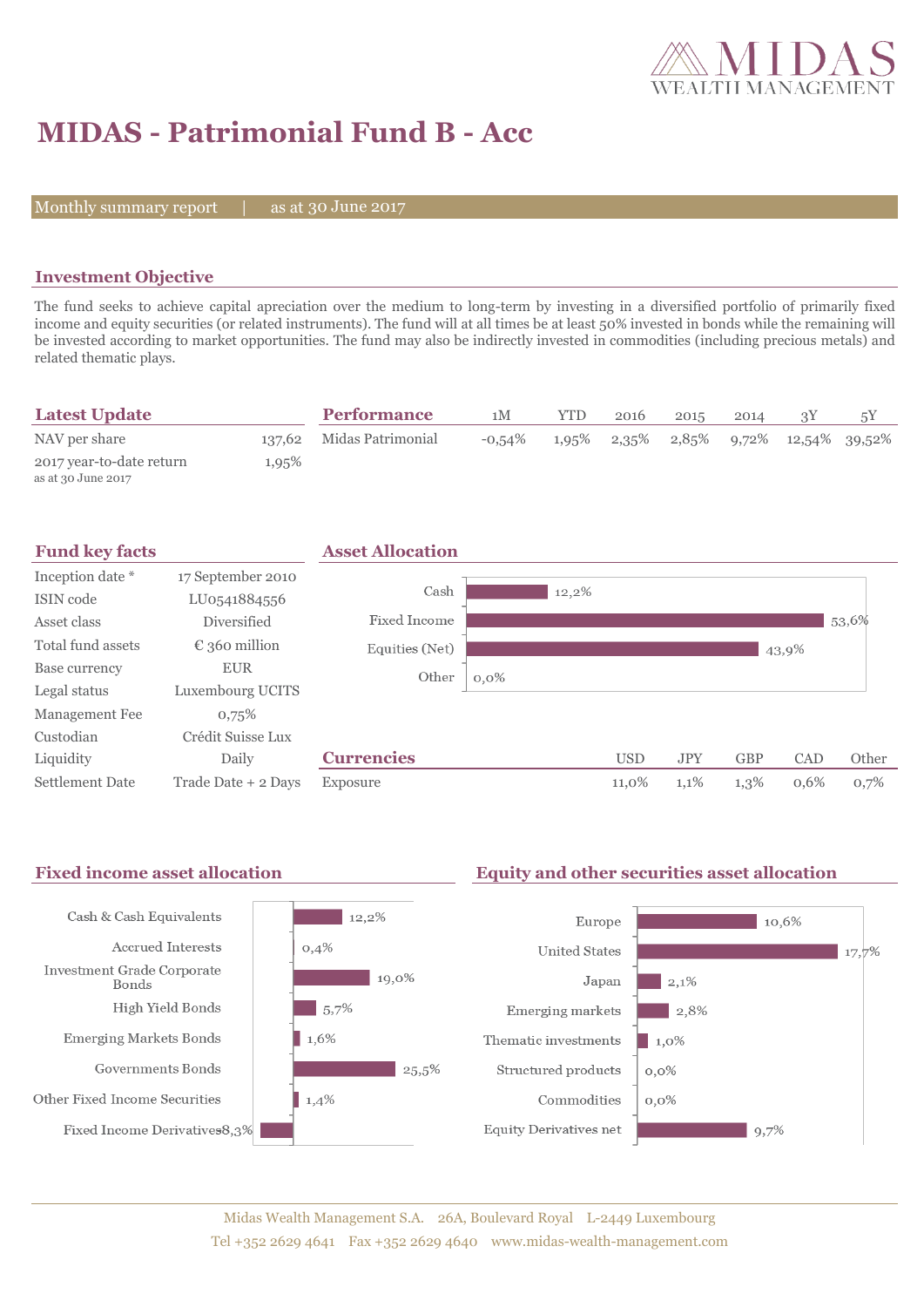

## **MIDAS - Patrimonial Fund B - Acc**

Monthly summary report | as at 30 June 2017

| Top 10 fixed income holdings                   | <b>YTM</b> | Rating     | Weight  | <b>Fixed income rating breakdown</b> |
|------------------------------------------------|------------|------------|---------|--------------------------------------|
| SPANISH GOV'T: SPGB 0 3/4 07/30/21             | $0.0\%$    | $BBB+$     | 6,3%    |                                      |
| DEUTSCHLAND REP : DBR o 08/15/26               | 0,4%       | AAA        | 5,4%    | AAA<br>10,3%                         |
| BTPS: BTPS 0.35 11/01/21                       | $0.6\%$    | <b>BBB</b> | $3,6\%$ | 5,9%<br>AA                           |
| FRANCE O.A.T.: FRTR 0 1/2 05/25/25             | 0,4%       | AA         | 3,1%    | $\mathbf{A}$<br>0,6%                 |
| BTPS: BTPS 0.05 10/15/19                       | 0,1%       | <b>BBB</b> | $3,0\%$ | <b>BBB</b><br>48,4%                  |
| PORTUGUESE OT'S : PGB $4 \frac{3}{4}$ 06/14/19 | 0,1%       | <b>NR</b>  | $3,0\%$ | <b>BB</b><br>9,9%                    |
| BOLLORE SA: BOLFP 2 01/25/22                   | 1,6%       | <b>NR</b>  | 1,7%    | B<br>6,8%                            |
| PRYSMIAN SPA: PRYIM 2 1/2 04/11/22             | 1,3%       | <b>NR</b>  | $1,5\%$ | CCC<br>0,6%                          |
| CNP ASSURANCES : CNPFP 17/8 10/20/22           | 1,0%       | $BBB+$     | 1,4%    |                                      |
| ATF NETHERLANDS : ALATPF 1 1/2 07/15/:         | 1,8%       | <b>BBB</b> | 1,4%    | <b>NR</b><br>17,6%                   |

| Top 10 equity holdings           | Sector                        | Weight | <b>Equity sector breakdown</b> |                     |
|----------------------------------|-------------------------------|--------|--------------------------------|---------------------|
| <b>BANK OF AMERICA CORP</b>      | Financials                    | 0,7%   | <b>Consumer Discretionary</b>  | $11,3\%$            |
| <b>ING GROEP NV-CVA</b>          | Financials                    | 0,7%   | Consumer Staples               | $9,1\%$             |
| <b>JPMORGAN CHASE &amp; CO</b>   | Financials                    | 0,7%   | Energy                         | 8,8%                |
| ALPHABET INC-CL A                | <b>Information Technology</b> | 0,6%   | Financials                     | 18,0%               |
| <b>ALTICE NV -A</b>              | Consumer Discretionary        | 0.6%   | Health Care                    | 14,4%               |
| <b>CHECK POINT SOFTWARE TECH</b> | <b>Information Technology</b> | 0,6%   | <b>Information Technology</b>  | 17,5%               |
| RAYTHEON COMPANY                 | Industrials                   | 0,6%   | Industrials                    | 10,2%               |
| <b>JOHNSON &amp; JOHNSON</b>     | <b>Health Care</b>            | 0,6%   | Materials<br>Telecommunication | 1,5,6%              |
| <b>PROCTER &amp; GAMBLE</b>      | <b>Consumer Staples</b>       | 0,6%   | Utilities                      | 2,1%<br>$1,3\%$     |
| PFIZER INC                       | <b>Health Care</b>            | 0,6%   | Real Estate                    | $\blacksquare$ 1,8% |

### **Top 5 funds and other holdings**

| Nordea Stable Emerging Markets Equity | 2.6% |
|---------------------------------------|------|
| Amundi ETF TOPIX                      | 2.1% |
| MM Convertible Europe                 | 1.4% |